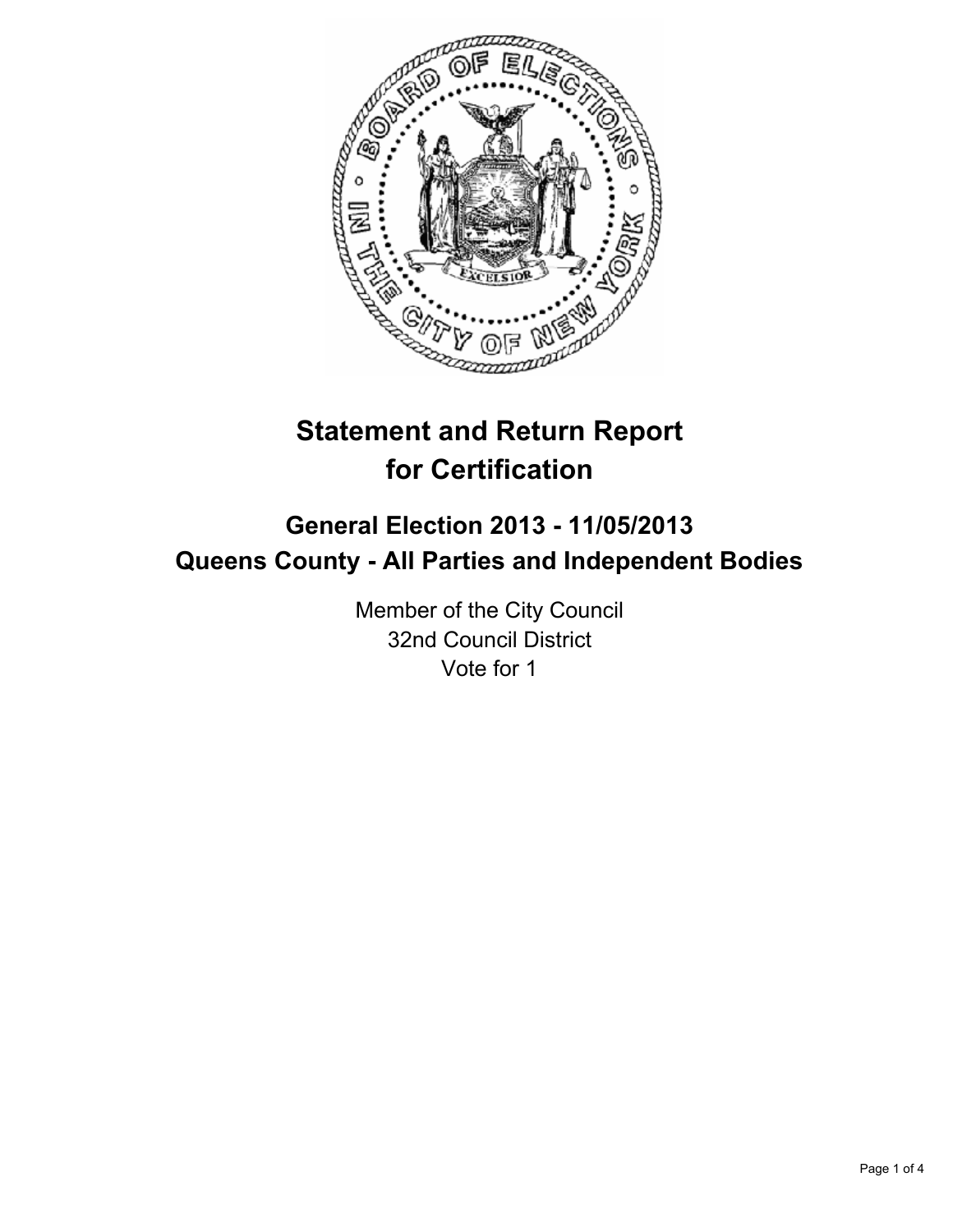

#### **Assembly District 23**

| PUBLIC COUNTER                                           | 14,018       |
|----------------------------------------------------------|--------------|
| <b>EMERGENCY</b>                                         | 68           |
| <b>ABSENTEE/MILITARY</b>                                 | 474          |
| <b>FFDFRAL</b>                                           | 0            |
| <b>SPECIAL PRESIDENTIAL</b>                              | 0            |
| <b>AFFIDAVIT</b>                                         | 198          |
| <b>Total Ballots</b>                                     | 14,758       |
| Less - Inapplicable Federal/Special Presidential Ballots | $\mathbf{0}$ |
| <b>Total Applicable Ballots</b>                          | 14,758       |
| LEW M. SIMON (DEMOCRATIC)                                | 5,882        |
| ERIC A. ULRICH (REPUBLICAN)                              | 6,815        |
| ERIC A. ULRICH (CONSERVATIVE)                            | 1,148        |
| ERIC A. ULRICH (INDEPENDENCE)                            | 351          |
| ALTON MADDOX (WRITE-IN)                                  | 1            |
| FRANCES FOX PRIVEN (WRITE-IN)                            | 1            |
| FRANK GULLUSICO (WRITE-IN)                               | 1            |
| JOANN ARIOLA (WRITE-IN)                                  | 1            |
| JULISSA FERRERAS (WRITE-IN)                              | 1            |
| UNATTRIBUTABLE WRITE-IN (WRITE-IN)                       | 5            |
| <b>Total Votes</b>                                       | 14,206       |
| Unrecorded                                               | 552          |

#### **Assembly District 28**

| <b>PUBLIC COUNTER</b>                                    | 823          |
|----------------------------------------------------------|--------------|
| <b>EMERGENCY</b>                                         | 0            |
| ABSENTEE/MILITARY                                        | 18           |
| <b>FEDERAL</b>                                           | 0            |
| <b>SPECIAL PRESIDENTIAL</b>                              | $\mathbf{0}$ |
| AFFIDAVIT                                                | 12           |
| <b>Total Ballots</b>                                     | 853          |
| Less - Inapplicable Federal/Special Presidential Ballots | 0            |
| <b>Total Applicable Ballots</b>                          | 853          |
| LEW M. SIMON (DEMOCRATIC)                                | 429          |
| ERIC A. ULRICH (REPUBLICAN)                              | 287          |
| ERIC A. ULRICH (CONSERVATIVE)                            | 59           |
| ERIC A. ULRICH (INDEPENDENCE)                            | 29           |
| UNATTRIBUTABLE WRITE-IN (WRITE-IN)                       | 1            |
| <b>Total Votes</b>                                       | 805          |
| Unrecorded                                               | 48           |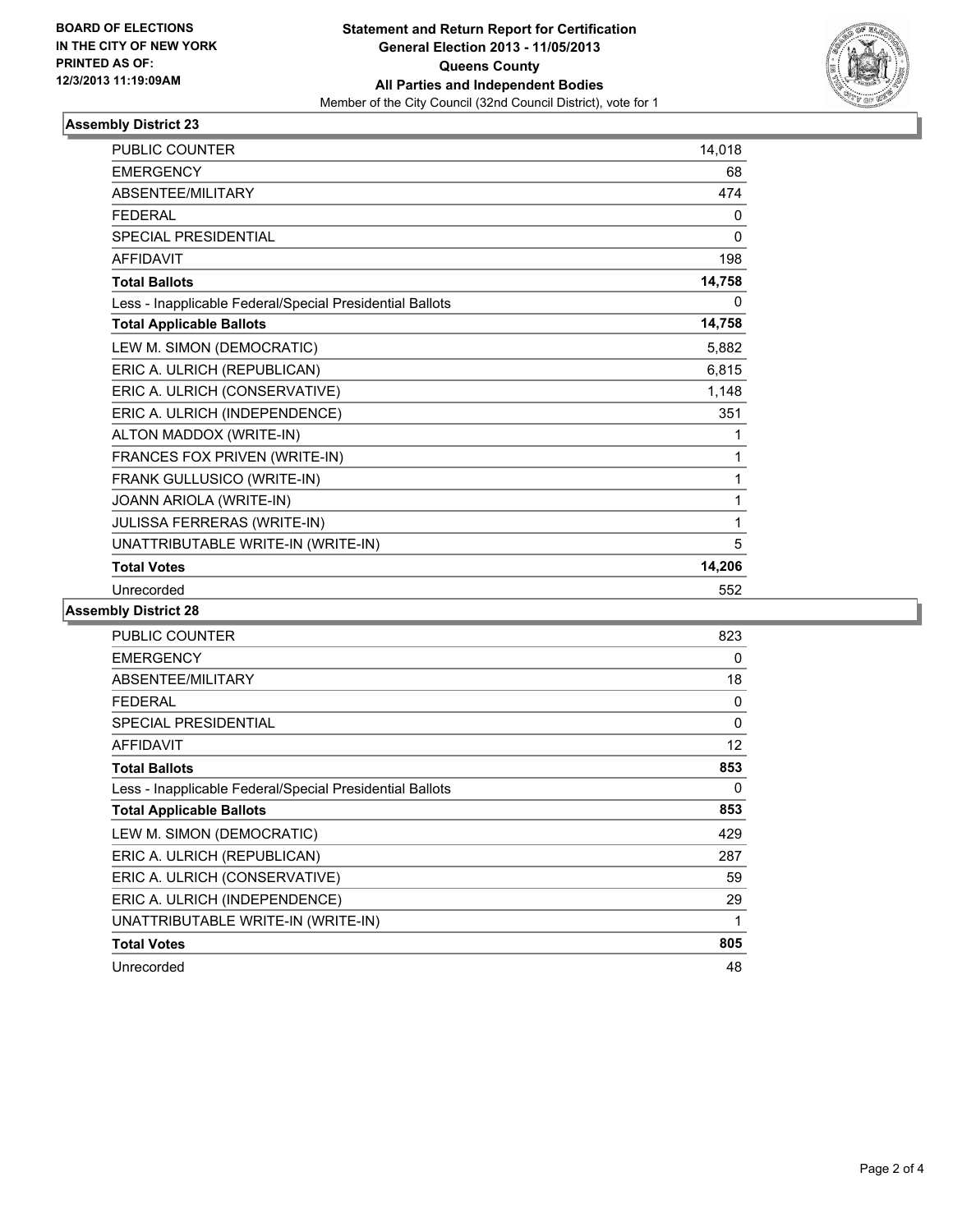

### **Assembly District 31**

| <b>PUBLIC COUNTER</b>                                    | 909      |
|----------------------------------------------------------|----------|
| <b>EMERGENCY</b>                                         | 0        |
| <b>ABSENTEE/MILITARY</b>                                 | 21       |
| <b>FEDERAL</b>                                           | 0        |
| <b>SPECIAL PRESIDENTIAL</b>                              | $\Omega$ |
| <b>AFFIDAVIT</b>                                         | 12       |
| <b>Total Ballots</b>                                     | 942      |
| Less - Inapplicable Federal/Special Presidential Ballots | 0        |
| <b>Total Applicable Ballots</b>                          | 942      |
| LEW M. SIMON (DEMOCRATIC)                                | 531      |
| ERIC A. ULRICH (REPUBLICAN)                              | 276      |
| ERIC A. ULRICH (CONSERVATIVE)                            | 56       |
| ERIC A. ULRICH (INDEPENDENCE)                            | 14       |
| EAMON DOHERTY (WRITE-IN)                                 | 1        |
| <b>Total Votes</b>                                       | 878      |
| Unrecorded                                               | 64       |

#### **Assembly District 38**

| <b>PUBLIC COUNTER</b>                                    | 3,854 |
|----------------------------------------------------------|-------|
| <b>EMERGENCY</b>                                         | 0     |
| ABSENTEE/MILITARY                                        | 71    |
| FEDERAL                                                  | 0     |
| <b>SPECIAL PRESIDENTIAL</b>                              | 0     |
| <b>AFFIDAVIT</b>                                         | 38    |
| <b>Total Ballots</b>                                     | 3,963 |
| Less - Inapplicable Federal/Special Presidential Ballots | 0     |
| <b>Total Applicable Ballots</b>                          | 3,963 |
| LEW M. SIMON (DEMOCRATIC)                                | 2,238 |
| ERIC A. ULRICH (REPUBLICAN)                              | 1,134 |
| ERIC A. ULRICH (CONSERVATIVE)                            | 215   |
| ERIC A. ULRICH (INDEPENDENCE)                            | 104   |
| ELIZABETH CROWLEY (WRITE-IN)                             | 1     |
|                                                          |       |
| <b>Total Votes</b>                                       | 3,692 |